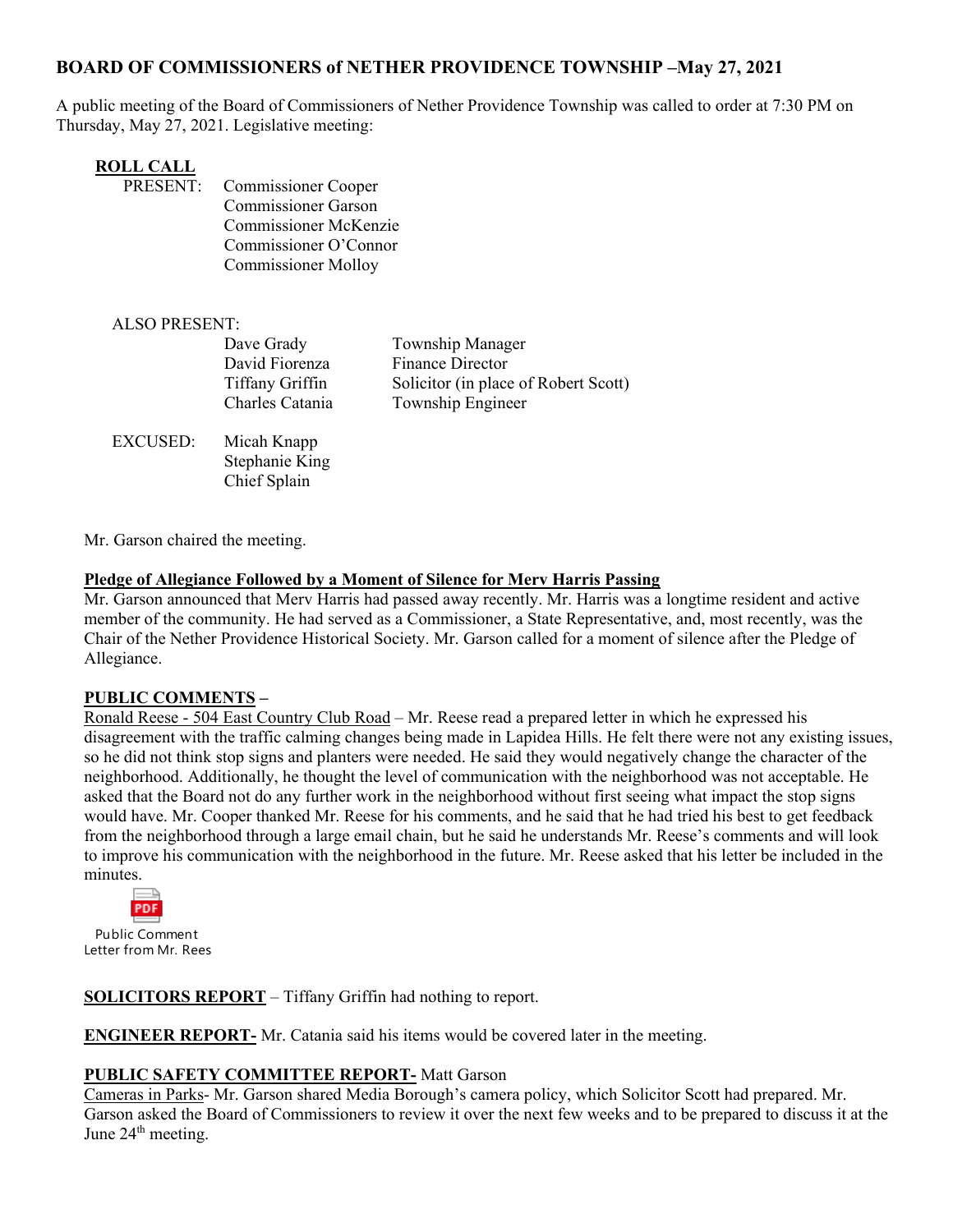Stop Sign request on Blakeley & Cedar- Mr. Garson shared a request for a four-way stop at Blakely and Cedar Roads, which currently is a two-way stop. Mr. Grady said he and Mr. Catania went out and looked at the location. Mr. Catania said the location warranted a four-way stop and met all the criteria for stop signs. Mr. Garson suggested the Township reach out to the neighbors at the corners to obtain their feedback. Mr. Garson said they will advertise the stop signs at the next meeting.

Trailer Parking Ordinance- Mr. Garson moved to approve Ordinance 823 which amends provisions of Nether Providence Township code for the purpose of regulating the parking of trailers on public streets. Mr. Molloy seconded the motion, which passed 5-0.

### **PUBLIC WORKS COMMITTEE REPORT** – Robert O'Connor

No Parking- Putnam Blvd- Mr. O'Connor asked if someone could go out to Brookhaven Road and see where potential "no parking signs" could go. Mr. O' Connor stated the issues with an RV parking on Putnam Boulevard had been resolved as the resident who complained had emailed him and said "no parking signs" would not be necessary. Mr. Grady suggested the Township could politely ask the resident with the RV to move it.

Road Resurfacing- Removal of Sheffield for Aqua Work- Mr. O'Connor noted that Sheffield Road was being removed from the resurfacing list since Aqua is planning to do work on the road in the next year. The Board discussed possible streets from the wish list to repave in place of Sheffield, but they decided to hold the money and put it back into the Liquid Fuels Fund for other projects or roads for next year.

Streetlight Additions- Criteria- Mr. Grady shared a proposal from Higgins & Sons for streetlights that were requested. Mr. O'Connor said he would like to talk to more neighbors and get an exact location of the streetlights before the Board acts.

Senate Bill 597- Wastewater Asset Management- PUC regulation- Mr. O'Connor shared information on Senate Bill 597 regarding moving wastewater to Pennsylvania Utility Commission regulation as now it is under the Department of Environmental Protection regulation. Mr. Grady shared that the PA Municipal Authorities Association has expressed its strong opposition to it.

Highway Report- Mr. O'Connor read the May highway report and shared that the Public Works Department has done maintenance to recycling bins, signs, potholes, and Township vehicles. They also put up the new backboard at Sapovits Park, finished the gate and fence at Bullens Lane Park, and cut down several dangerous trees at Furness Park.

## **PARKS AND OPEN SPACE COMMITTEE REPORT** - Matthew Garson

Greenways, Trails, and Recreation Program (GTRP)- Hepford Park- Mr. Garson shared proposed plans for the GTRP application for Hepford Park. He stated the grant requires a 15% match. Mr. Garson moved to authorize the Township to apply for the GTRP grant in the amount of \$250,000.00 for Hepford Park Rehabilitation. Mr. Molloy seconded the motion, which passed 5-0.

Delco Skatepark Questions- Mr. Garson shared that the Delco Skatepark Group reached out to him and Mr. Grady and asked if they could survey residents to gage public interest in skateparks. The Board did not have an issue with the survey.

Furness Park Dedication- Mr. Garson announced that Furness Park would be dedicated on Saturday, June 5<sup>th</sup> at 7:00 PM. He encouraged everyone to come out for it.

Glen Road Property- Offer Letter – Mr. Garson said the Township would need to provide an offer letter to the owners of 1012 Glen Road, pursuant to a FEMA Grant for Flood Mitigation Purposes. Mr. Garson shared that there is the potential for extra costs such as school taxes, asbestos removal, and other extra demolition costs. Ms. McKenzie asked if the Township could shift the risk back to the buyers, since they are receiving the benefit of this program. Further discussion would be held in Executive Session.

## **BUILDING AND ZONING COMMITTEE REPORT** – Mr. Cooper

Status of Media Walk development at 310 Wallingford Avenue – Mr. Cooper said site work is continuing at the Media Walk development, with several more foundations laid.

Escrow Release #8- Media Walk- Mr. Cooper stated Mr. Catania reviewed and recommends the approval of the release for Escrow #8. Mr. Cooper moved to approve an Escrow Release in the amount of \$10,760.31 to Progressive New Homes. Mr. Garson seconded the motion, which passed 5-0.

Schools in Zoning Code- Mr. Cooper shared that Bob Linn, of the Township's Planning Commission, recommended amending the current zoning codes to allow for the conditional use of schools, which would require the Board's review if a school were proposed in a location. Mr. Cooper asked that the Board be ready to discuss at the June 24<sup>th</sup> meeting.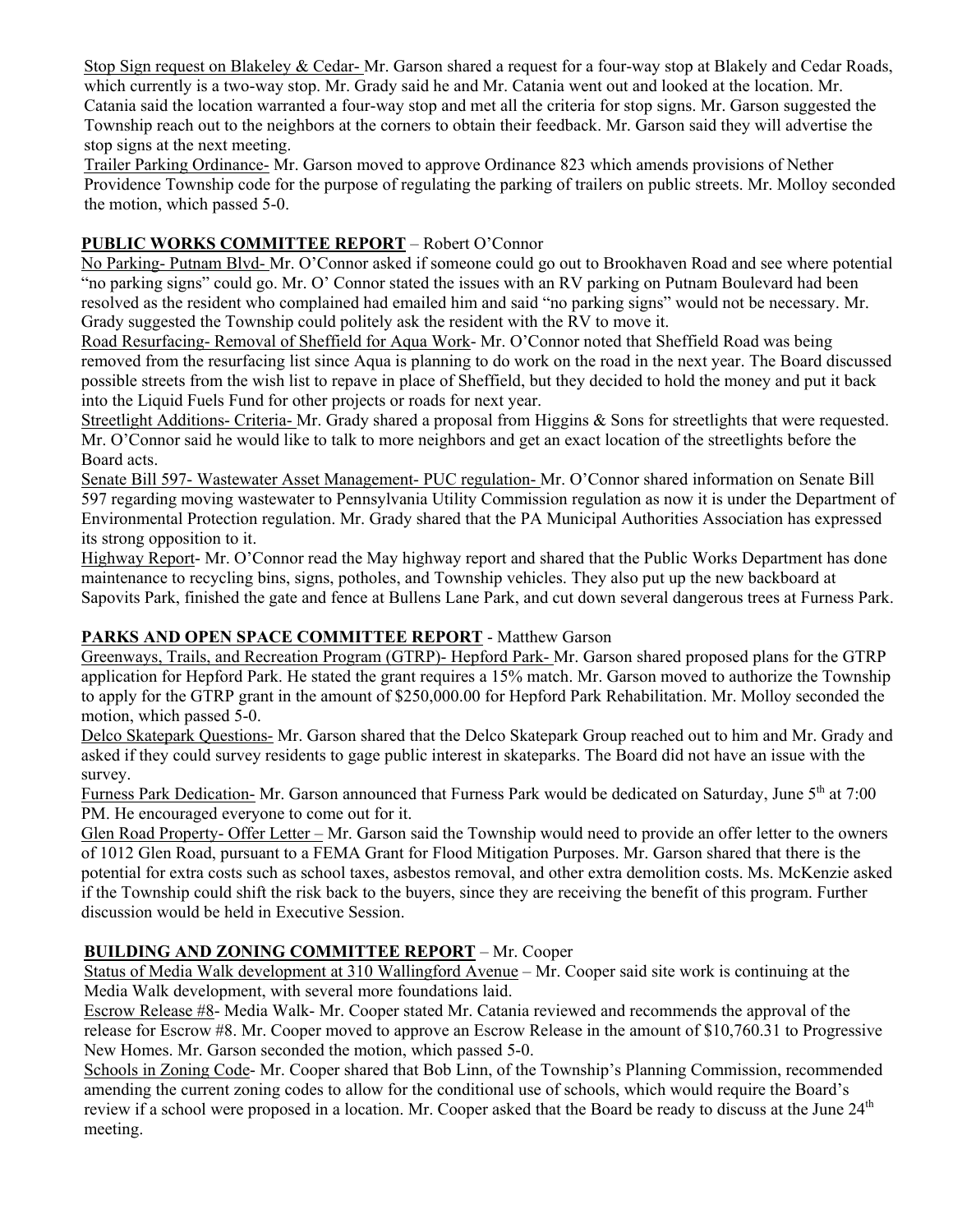Fee Schedule Updates**-** Mr. Cooper stated the Fee schedule was last updated in 2008 and updates should be made to make the schedule simpler. He shared the new fee schedule for the Board to look over. Changes included creating flat percentages for certain permits and an increase in the Use and Occupancy fee from \$75 to \$100. Mr. Cooper made a motion to approve Resolution 2021-15 for a new fee schedule. Mr. Molloy seconded the motion, which passed 5-0.

### **FINANCE & ADMINISTRATION COMMITTEE –** Kaitlin McKenzie

Police Pension Restatement- Ms. McKenzie said she had no updates at this point.

ARA Funds- Ms. McKenzie shared that the American Rescue Act funds would come in two parts: \$680,000.00 soon and another \$680,000.00 in 2022. Mr. Grady shared a list of eligible uses including storm sewer and sanitary sewer projects and broadband internet improvements. The funds cannot be used for roads, bridges, or sidewalks. Ms. McKenzie asked if Mr. Catania could begin compiling a list of stormwater and sewer management projects in the Township that the Board could use for consideration.

ARA PLGIT Account- Ms. McKenzie made a motion to open a PLGIT bank account for the purpose of holding the American Rescue Act funds. Mr. Molloy seconded the motion, which passed 5-0.

Warrant List- Ms. McKenzie shared items on the warrant list. Ms. McKenzie moved to approve the Warrant List in the following amounts:

A/P Procurement Card List Report Total: \$61,413.93

A/P Bills List Report Total: \$155,302.02

A/P Interim Funds Report Total: \$503,440.40

Mr. Garson seconded the motion, which passed 5-0.

### **COMMUNITY ENHANCEMENT REPORT**- Matthew Garson

2021 Summer Camp Registration Open- Mr. Garson reported that five spots were still available and that camp counselors were still needed. Anyone 16 years of age or older can apply and the application is available on the Township website.

Comprehensive Planning- Mr. Garson said the Township should consider updating the Comprehensive Plan. He noted the past plan was prepared with the Boroughs of Swarthmore, Rutledge, and Rose Valley, and the Township should consider if it wants to pursue the plan individually or with the other municipalities. Mr. Garson shared there are benefits to consider for a multi-municipal approach, since the municipalities share the same school district. For example, it may be easier to obtain grant funding, share equipment, and share consultant fees. He said there are downsides to the multi-municipal approach, including inefficiencies in getting large groups of people from multiple municipalities together, differences within the geographic makeup of the municipalities, and Nether Providence would be the largest municipality in group. Additionally, two members of the Planning Commission recommended that the Township proceed individually. The Board decided that it would be more efficient and cost-effective to work individually.

#### **INFRASTRUCTURE REPEORT** – Martin Molloy

Watershed Restoration Protection Program Open- Mr. Catania shared estimates for the project for water quality improvements in the Sproul Estates area. Mr. Molloy made a motion to approve Resolution 2021-13 for the WRPP Grant in the amount of \$300,000.00. Mr. Garson seconded the motion, which passed 5-0.

E. Rose Valley Tree Quote Approval- Mr. Molloy shared that several trees need to be removed for the E. Rose Valley walkway project. Mr. Molloy made a motion to approve the tree quote for the East Valley Road Sidewalk Project in an amount not to exceed \$8,000.00. Mr. Garson seconded the motion, which passed 5-0.

E. Possum Hollow Sidewalk Project- Mr. Molloy said the bids for the East Possum Hollow sidewalk project will be opened on June  $10^{th}$ .

MTF Grant Round Open- Mr. Molloy noted the Board will likely apply for additional funding for the Providence Road sidewalk. He said the Board can move on this at the June or July Meetings.

## **TOWNSHIP MANAGER REPORT** -

Mr. Grady shared the locations and dates of vaccination sites which could be found at www.delcopa.gov/vax. He said Delaware County has a vaccine program for the homebound and to call 484-276-2100 for registration and information. Mr. Grady shared information from the Senior Community Services (SCS) for Zoom seminars from the APRISE Program and for registration and information to call 484-494-3769. The South Media Fire Company would be holding a food truck event and pop-up vaccination clinic on June 4<sup>th</sup> from 5-8pm. Mr. Grady said there is an upcoming shredding and electronic recycling event scheduled for July 17 at Gouley Park. He said Strath Haven High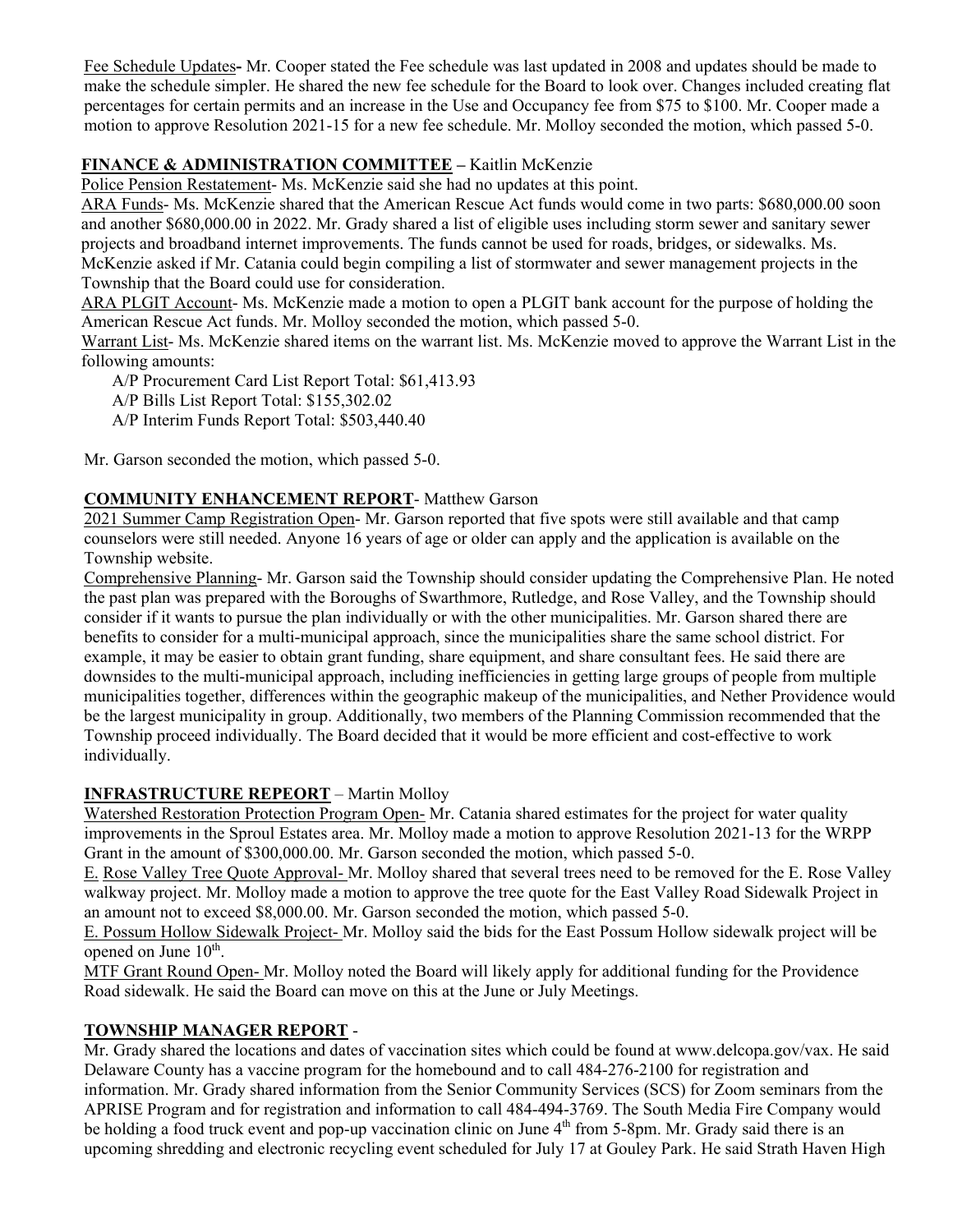School made a request for a Noise Ordinance Variance for their Senior event to allow for noise until midnight instead of 10 PM. Mr. Grady said he granted the noise variance after consulting with Commissioner Garson and seeing a signed letter of approval from many of the neighbors in the affected area. Mr. Grady shared the Delco Health Department will be established in early 2022, which will mean that Delaware County, and not Nether Providence, will now be inspecting food establishments. He said there is a cleanup scheduled at Martha Burton Park on June 19<sup>th</sup> at 8 AM in preparation for the park dedication on July  $31<sup>st</sup>$ . The new Township Digital Newsletter will be sent to commissioners tomorrow to pass along to their residents. It will also be on the Township website and Facebook page. He thanked Mona Price for her hard work in creating the newsletter. In honor of Memorial Day, Mr. Grady offered his gratitude to those who lost their lives serving the country.

EAC- Mr. Molloy added the EAC report. He stated the Resolution that was around the Covanta situation was part of the EAC Zero Waste initiative. The EAC has come up with a few initiatives that they are working on and will present at a later date, including curbside composting, and solarization.

Mr. Garson said the next meeting would be the Legislative meeting on June 24th. The meeting was adjourned around 9:45 PM.